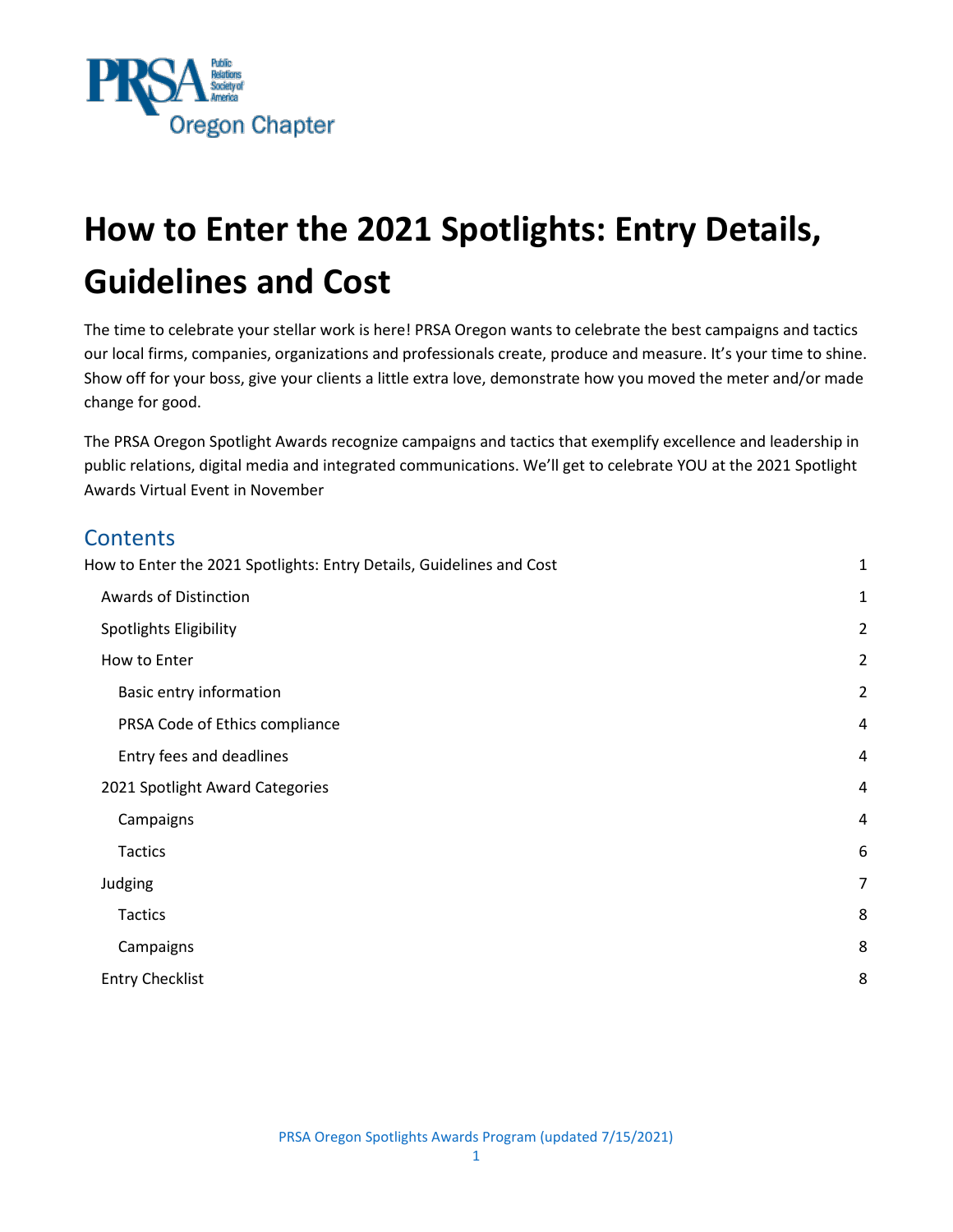

## <span id="page-1-0"></span>**Awards of Distinction**

We'll also celebrate the leaders among us who are worthy of individual awards, called our Awards of Distinction. The four special awards recognize PRSA members or a non-member for the William M. Marsh Lifetime [Achievement Award,](https://prsaoregon.org/programs/awards/william-w-marsh-lifetime-achievement-award/) [Olga M. Haley Mentorship Award,](https://prsaoregon.org/programs/awards/olga-m-haley-mentorship-award/) [Ron Schmidt Community Involvement Award](https://prsaoregon.org/programs/awards/ron-schmidt-community-involvement-award/) and [New](https://prsaoregon.org/programs/awards/new-professional-award-excellence/)  [Professional Award of Excellence.](https://prsaoregon.org/programs/awards/new-professional-award-excellence/) There are no fees to nominate in the individual categories. Nominations for the Awards of Distinction are a separate process; click on the links above or here to learn more: [https://prsaoregon.org/programs/awards/.](https://prsaoregon.org/programs/awards/)

# <span id="page-1-1"></span>**Spotlights Eligibility**

You do not need to be a member of PRSA Oregon to enter. You can enter a campaign or tactic, or multiples of each. **The majority of the campaign or tactical work in your entry must have been executed and measured between August 2020 - July 2021.**

### <span id="page-1-2"></span>**How to Enter**

All entries, supporting details and payment of fees will be done at our official Spotlight Awards Submission [Portal](https://prsa-oregon.secure-platform.com/a/) (https://prsa-oregon.secure-platform.com/a/) Entrants will need to create an account prior to submitting your first entry.

### <span id="page-1-3"></span>**Basic entry information**

You must select the category for your entry. In deciding which category is most appropriate, look at your program objectives and target audiences.

Each entry should include the title of the entry, name of organization/client, name of agency, if applicable; and a 100 word description of the campaign/tactic. Please note: we'll use this information at the awards ceremony.

#### **Summary and supporting documents**

#### **Tactic entries**

Must include a **one-page** (11 point font or larger) summary PDF. The summary should include measurable objectives, target audiences, budget and any other specific information requested in the individual category. Results, qualitative and/or quantitative should provide evidence of how the stated measurable objectives were met, and how the entry impacted the success of the broader program. Judges evaluate the tactic on four key areas –

- Planning/content
- Creativity/quality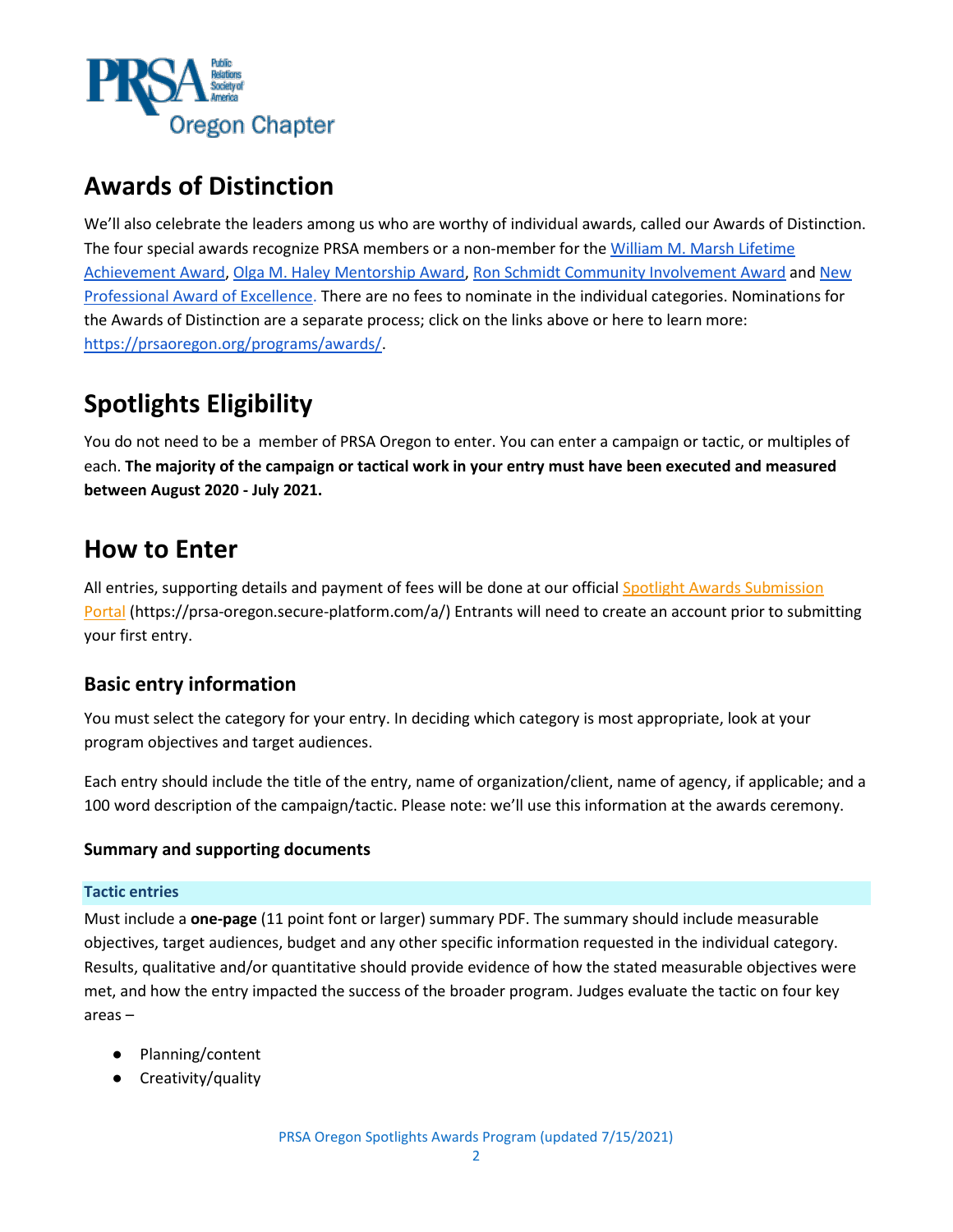

- Technical excellence
- Results.

#### **Supporting documents and images**

For tactic entries, upload the supporting documents, as requested in each individual category.

Upload an image representative of your program, such as a fun picture of you and your team. We will use this in the awards presentation and program. The image should be high-resolution and at least 1,000 pixels wide or high.

#### **Campaign entries**

Must include a **two-page** (11 point font or larger) summary PDF. Your entry should begin with a brief situational analysis for your program. In addition, each of the four criteria — research, planning, implementation and evaluation — must be addressed.

#### **Supporting documents and images**

Upload an image representative of your program. We will use this in the awards presentation and program. The image should be high-resolution and at least 1,000 pixels wide or high.

For campaign entries, upload up to 5 supporting documents (no more than 10 pages total) referenced in the research, planning, implementation and evaluation sections of your two-page summary.

Use the following questions to help you **prepare a strong entry**:

- **Research** 
	- $\circ$  What type of research did you use  $-$  primary, secondary or both, to arrive at your insights/analysis? Primary research involves original research, including focus groups, interviews, data and analytics software and surveys. Secondary research involves searching existing resources for information or data related to a particular need, strategy or goal (e.g., online computer database searches, Web-based research, library searches, industry reports and internal market analyses).
	- o How was the research relevant to shaping the planning process?
- **Planning** 
	- o How were target audiences identified?
	- o What was the plan, in general terms?
	- o What were the specific, measurable objectives of the plan?
	- o How was the budget developed and spent?
- Implementation
	- o How was the plan executed, and what was the outcome?
	- o How did the activities flow in general terms?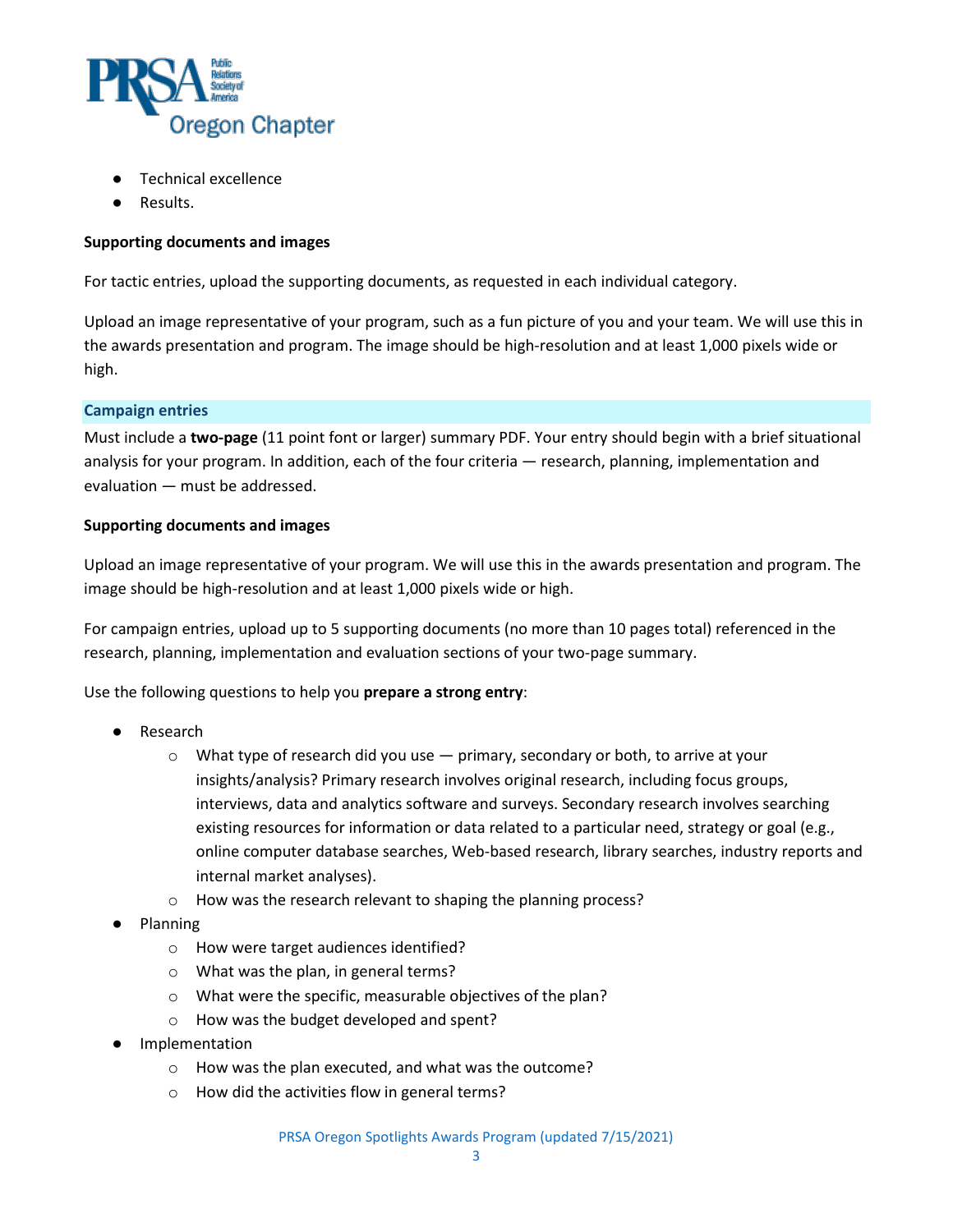

- o What were the key tactics?
- o Were there any difficulties encountered? If so, how were they handled?
- o Were other organizations involved?
- o Were nontraditional public relations tactics used, such as advertising?
- Evaluation
	- o What methods of evaluation were used?
	- o What were your results?
	- $\circ$  How did the results compare to the specific, measurable objectives you identified in the planning section?

#### <span id="page-3-0"></span>**PRSA Code of Ethics compliance**

By entering the PRSA Oregon Spotlights Awards, you confirm that your program and entry complies with the ethical standards of the profession, as embodied in the PRSA Code of Ethics. If at any point PRSA Oregon becomes aware of any aspect of a submission that may not be in compliance with the code, it may, at its sole discretion, take appropriate action.

### <span id="page-3-1"></span>**Entry fees and deadlines**

The call for entries opens July 19, 2021 and closes Sept. 20, 2021 at 5 p.m.

PRSA Oregon members: \$60 per entry

Non-member: \$75 per entry

Students: \$10 per entry. You must have been enrolled in a community college or university at the time the work was done to qualify for a student entry.

Pro-bono: \$0 per entry if the tactic or campaign was developed and executed for no professional fees, reimbursement or remuneration.

## <span id="page-3-2"></span>**2021 Spotlight Award Categories**

#### <span id="page-3-3"></span>**Campaigns**

#### C-1. COMMUNITY RELATIONS

Includes programs that seek to win the support or cooperation of — or that aimed to improve relations with people or organizations in communities in which the sponsoring organization has an interest, need or opportunity. "Community" in this category refers to a specific geographic location or locations.

#### C-2. REPUTATION/BRAND MANAGEMENT

Programs designed to enhance, promote or improve the reputation of an organization with its publics or key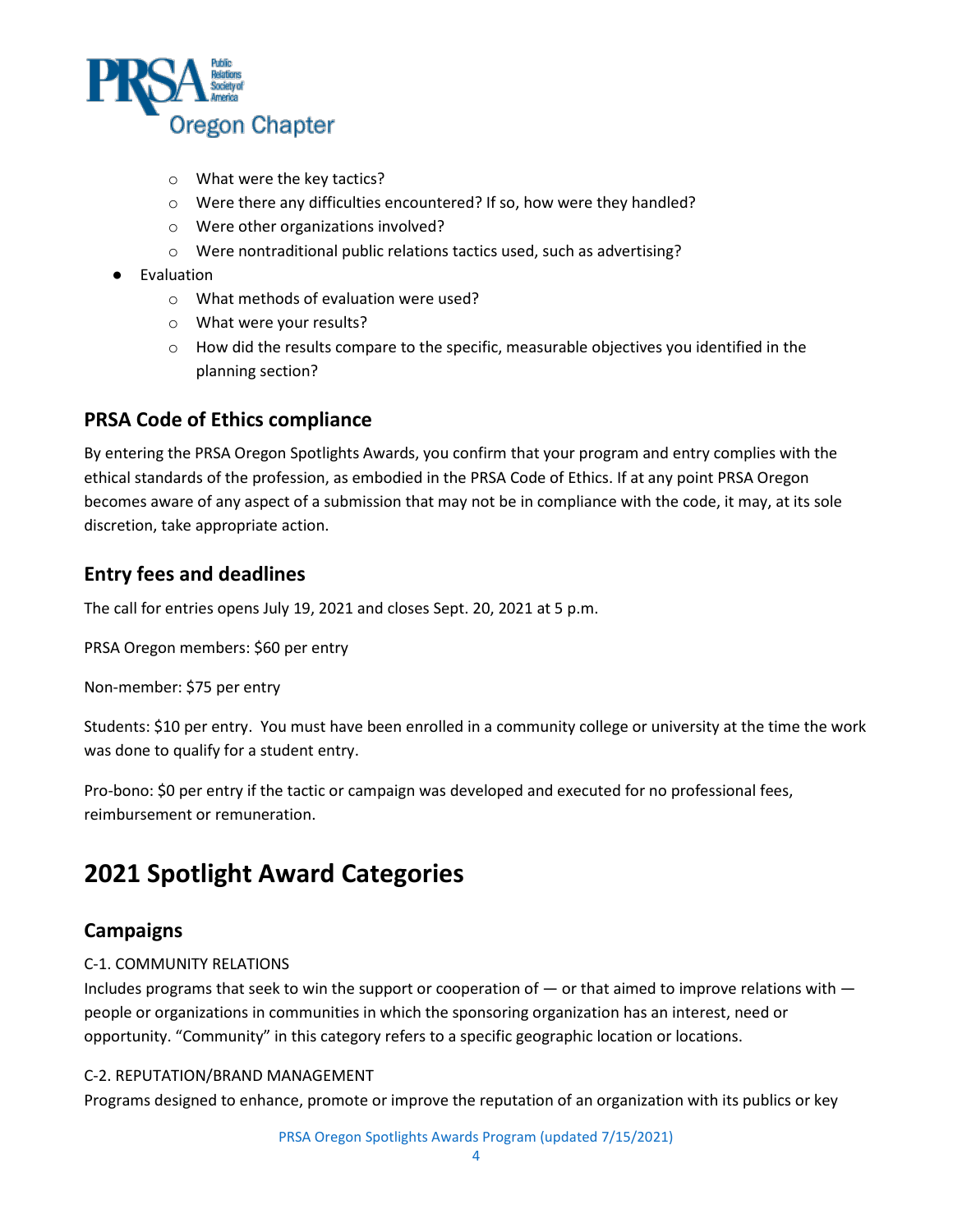

elements of its publics, either proactively or in response to an issue, event or market occurrence.

#### C-3. EVENT OR OBSERVANCE

Events may be commemorations, observances, openings, celebrations or other special activities. You must have played a major role in organizing or publicizing the event or observance you're entering in the awards. For instance, creating or publicizing a booth at a trade show held by another organization would not qualify you for an award.

#### C-4. PUBLIC SERVICE

Includes programs that advance public understanding of societal issues, problems or concerns. (Similar programs conducted principally to enhance an organization's standing, or to otherwise serve its interests directly, will fall in Reputation/Brand Management.)

#### C-5. PUBLIC AFFAIRS

Includes programs specifically designed to influence public policy and/or affect legislation, regulations, political activities or candidacies — at the local, state or federal government levels — so that the entity funding the program benefits.

#### C-6. MARKETING CONSUMER PRODUCT OR SERVICE

Includes programs designed to introduce new products or services, or promote existing products or services to a consumer audience (product launches).

#### C-7. MARKETING BUSINESS-TO-BUSINESS

Includes programs designed to introduce new products, or promote existing products or services to a business or commercial audience (product launches).

#### C-8. CRISIS COMMUNICATIONS

Includes programs undertaken to deal with an unplanned event or occurrence, requiring immediate response.

#### C-9. INTERNAL COMMUNICATIONS

Includes programs targeted specifically to special publics directly allied with an organization (e.g. employees, members, affiliated dealers or franchisees).

#### C-10. INVESTOR RELATIONS

Includes programs directed toward shareowners, other investors and the investment community.

#### C-11. DEI/MULTICULTURAL PUBLIC RELATIONS

Includes any type of program (e.g., institutional, marketing, community relations) specifically targeted to a cultural group and/or campaigns that used specific tactics comprising diversity, equity and inclusion goals.

#### C-12. SOCIAL MEDIA/DIGITAL COMMUNICATIONS

Campaigns that demonstrate leadership of public relations strategies and tactics executed in an online or digital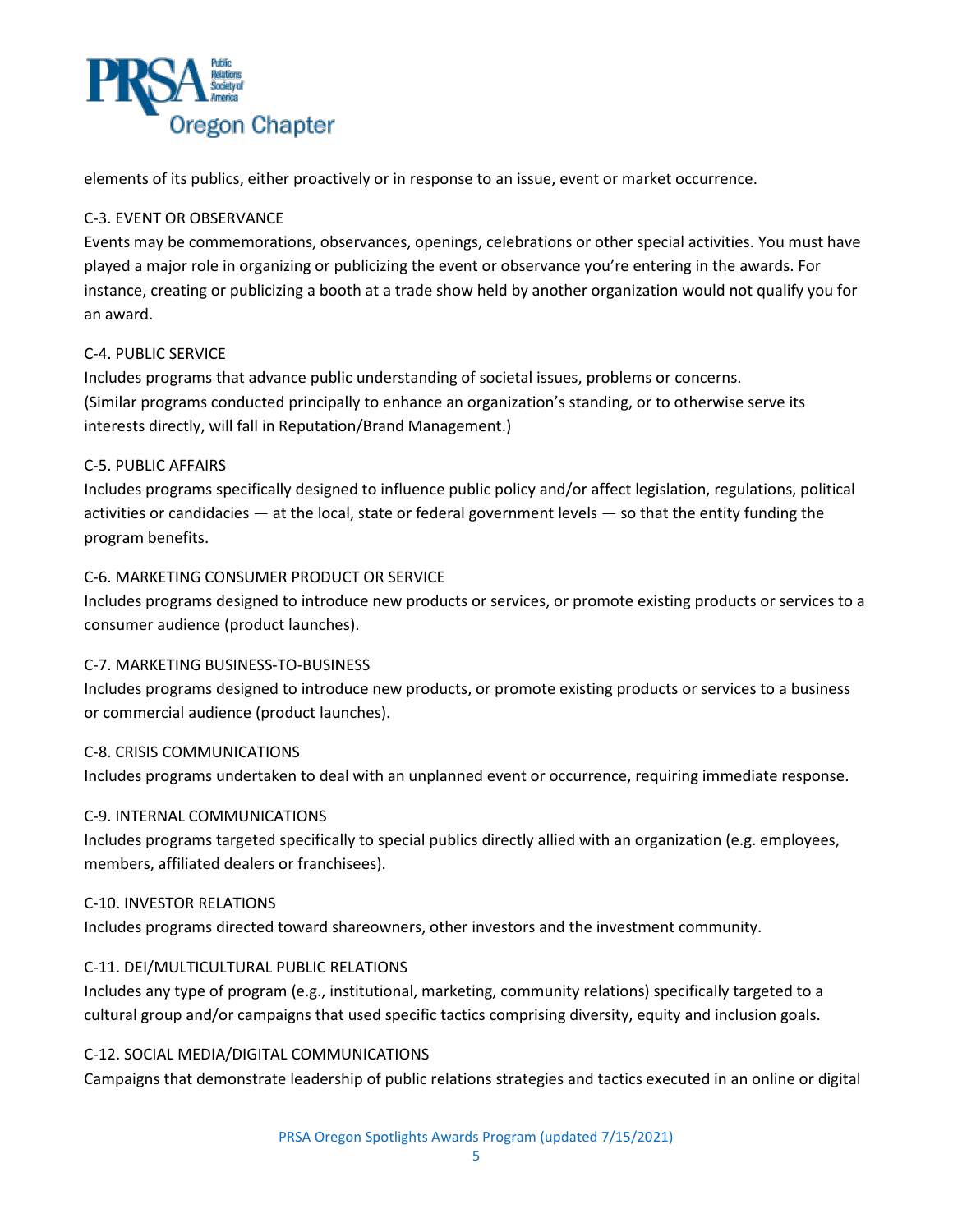

#### format.

#### C-13. OTHER COMMUNICATIONS

Includes any program that demonstrates leadership of public relations strategies and tactics in a creative and effective campaign that doesn't fit into any other category. The program must demonstrate clear leadership of public relations.

### <span id="page-5-0"></span>**Tactics**

\*\**Entries within these categories must be written in their entirety or substantively by the entrant and not merely "pitched."*

#### T-1. MEDIA/BLOGGER RELATIONS

Tactics, programs and events driven entirely by media/blogger relations for a product, service, organization or government agency. Submit press releases, media advisories, pitch letters, requests for coverage, etc., along with the one-page summary that includes measurable objectives, results and resulting media coverage.

#### T-2. FEATURE STORY\*\*

Feature articles that have been written by a practitioner, and submitted and published through his or her efforts. Submit text of feature article as well as documentation of publication and placement. The one-page summary should include target audience, measurable objectives and any documented results.

#### T-3. EDITORIAL/OP-ED COLUMN\*\*

Opinion articles written as an editorial, guest column or letter-to-the-editor. Submit text of article and documentation of publication. The one-page summary should outline measurable objectives, audience, results and budget.

#### T-4. PODCASTS

Media files distributed over the Internet using streaming media technology. May be live or recorded. What was the purpose of the podcast? Who was the intended audience? Submit the one-page summary and an audio or video file or URL.

#### T-5. WEBSITE

Use of a website as part of a public relations program. Include screen grabs or copies of key pages to support your one-page summary. In addition, include the website URL for external sites.

#### T-6. CREATIVE TACTIC\*\*

Unconventional, creative tactic or approach used as part of a public relations program. Documentation of how the tactic specifically contributed to the measurable results of the campaign should be included in the one-page summary. Visual evidence is requested such as photography or video.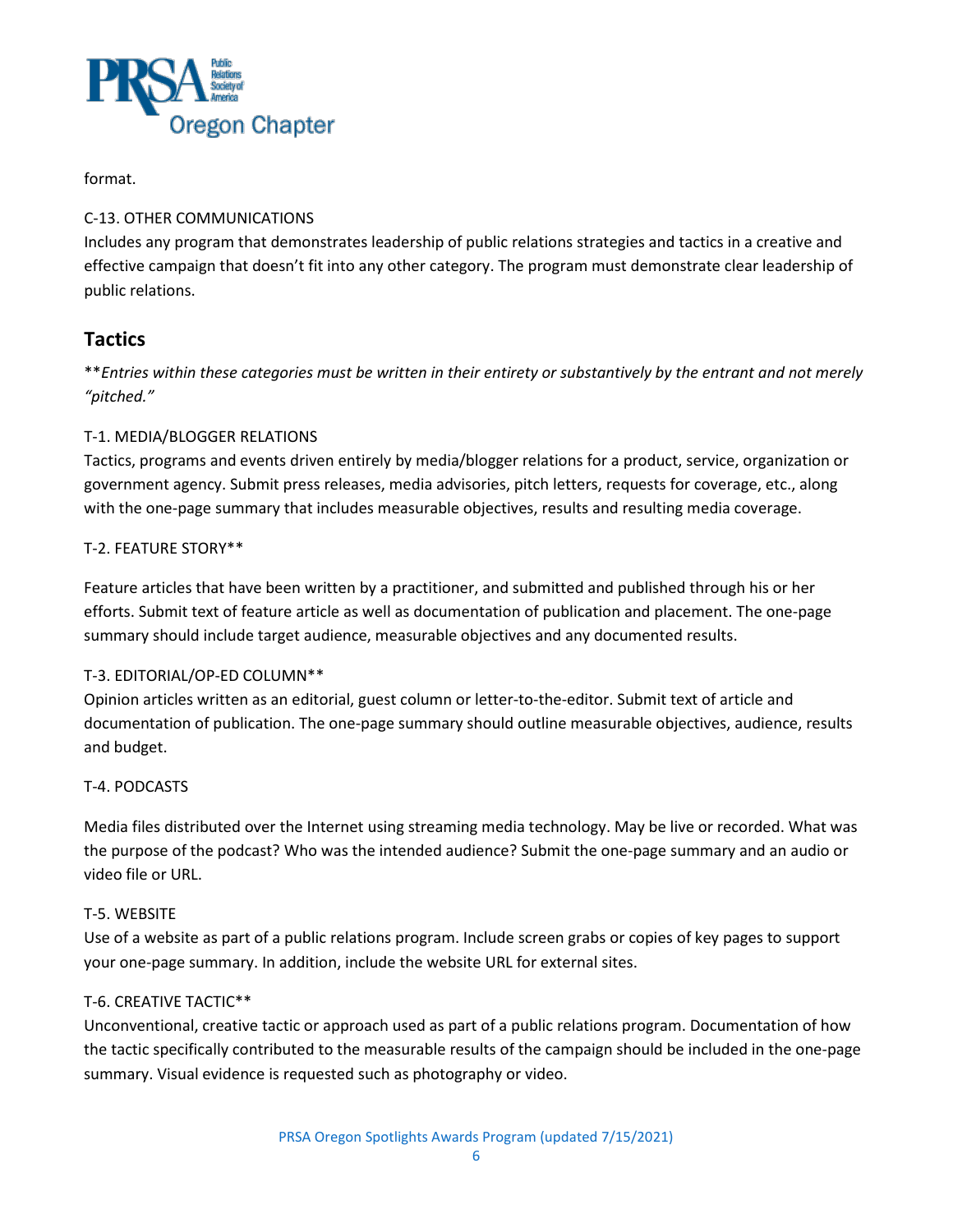

#### T-7. NEWS RELEASE

Press release to announce news to target traditional or new media about a product, service, issue, event or organization. Include objective, target audience and results in one-page summary.

#### T-8. PSA

Video productions of one minute or less distributed free to television stations, or audio productions of one minute or less distributed free to radio stations, or ads distributed to newspapers and/or magazines as non-paid Public Service Announcements. Single productions or a series addressing the same issue may be submitted. The one-page summary should include documentation of results. Scripts and actual video or audio can be included or a URL can be cited. Summary must include objective, target audience and evidence of placement.

#### T-9. VIDEO PROGRAM

Video programs targeted toward internal audiences such as employees, members, etc. or targeted toward external audiences. Entrants should submit programs in a digital format as a reasonable representation or in a URL. The one-page summary should include usage statistics or other means of quantified measurement to support stated objectives.

#### T-10. BEST USE OF SOCIAL MEDIA

Did you take social storytelling to another level? How did you use YouTube, Facebook, Instagram, LinkedIn, Twitter, TikTok, etc. to tell your organization's story. Include screen grabs or links to your story. Summary should include objectives, target audience and results.

#### T-11. MOBILE APP

Use of mobile applications as part of a public relations program. Include copy and any images of key pages to support your one-page summary. In addition, include brief instructions on how to download the application.

#### T-12. WORD OF MOUTH/VIRAL TACTIC

Creative tactics used to create buzz within a target audience. Tactics that get key audiences talking or provide an avenue for conversation through use of different techniques, such as viral marketing, sampling programs, loyalty programs, etc.

#### T-13. NEWSLETTER

Publications designed, written and published periodically to provide brief and timely information to target audiences while supporting an organization's overall objectives. Submit three consecutive issues along with the one-page summary. For online or electronic versions, submit in a digital format or include the URLs.

#### T-14. PRINTED COMMUNICATION\*\*

Magazine, brochure or single-issue publication designed for a special purpose, to provide in-depth information about an organization or topic on a regular basis, or to inform a target audience about an organization, product, service or issue. Submit one copy electronically of the publication along with the summary.

#### T-15. BEST USE OF DATA/ANALYTICS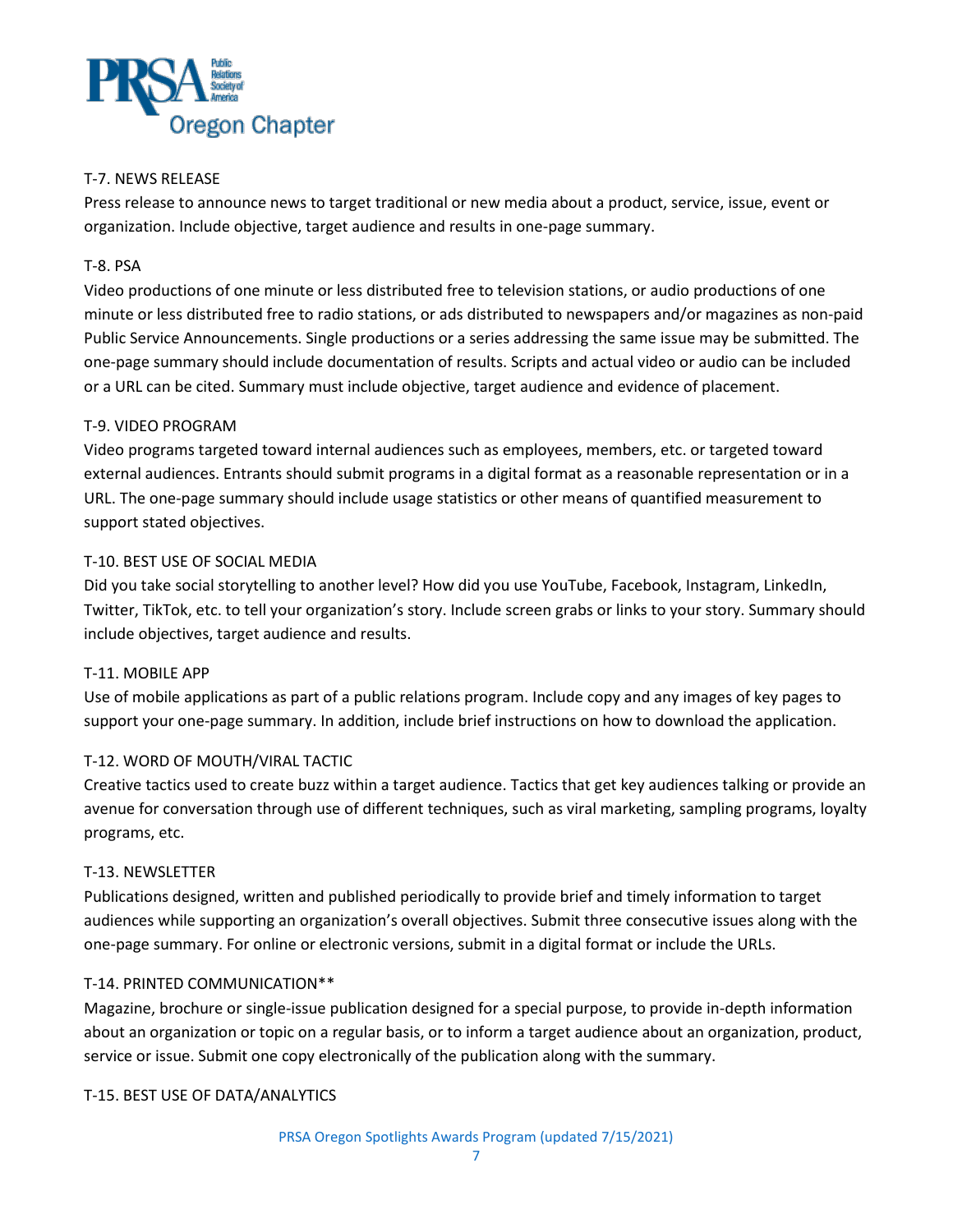

How did it uncover hidden patterns, correlations or other insights to help make quicker and more efficient business decisions to gain a competitive edge?

# <span id="page-7-0"></span>**Judging**

PRSA Oregon has arranged for its Spotlight entries to be judged by a chapter of similar size, elsewhere in the U.S. PRSA Oregon prefers judges to be nationally accredited in public relations and asks the judging chapter to ensure as each entry will have multiple judges.

Your entry will not be judged against other entries, rather it will be considered against objective measurement in the below-mentioned elements. Entries scoring between 53-60 points will earn a Spotlight award; those scoring between 45-52 points may be awarded a Merit award.

Judges will review your summary document(s) and supporting documents. Well-written, brief materials are preferred.

### <span id="page-7-1"></span>**Tactics**

Judges evaluate the tactic on four key areas, each area is worth 15 points –

- Planning/content
- Creativity/quality
- Technical excellence
- Results.

### <span id="page-7-2"></span>**Campaigns**

Judges evaluate the four criteria in your summary and supporting documents. Each criteria is worth 15 points –

- Research
	- $\circ$  The type of research used and whether it was relevant to shaping the planning process.
- **Planning** 
	- o Was the target audience identified?
	- o Did the plan include measurable objectives (SMART objectives)?
	- o Was the budget detailed and appropriate for the campaign?
- **Implementation** 
	- o Was the plan executed well, and what was the outcome?
	- o Were the appropriate strategies and tactics used?
	- o Were there any innovative strategies and tactics used?
- **Evaluation** 
	- o Were the methods of evaluation appropriate for the campaign? (Impressions are not considered